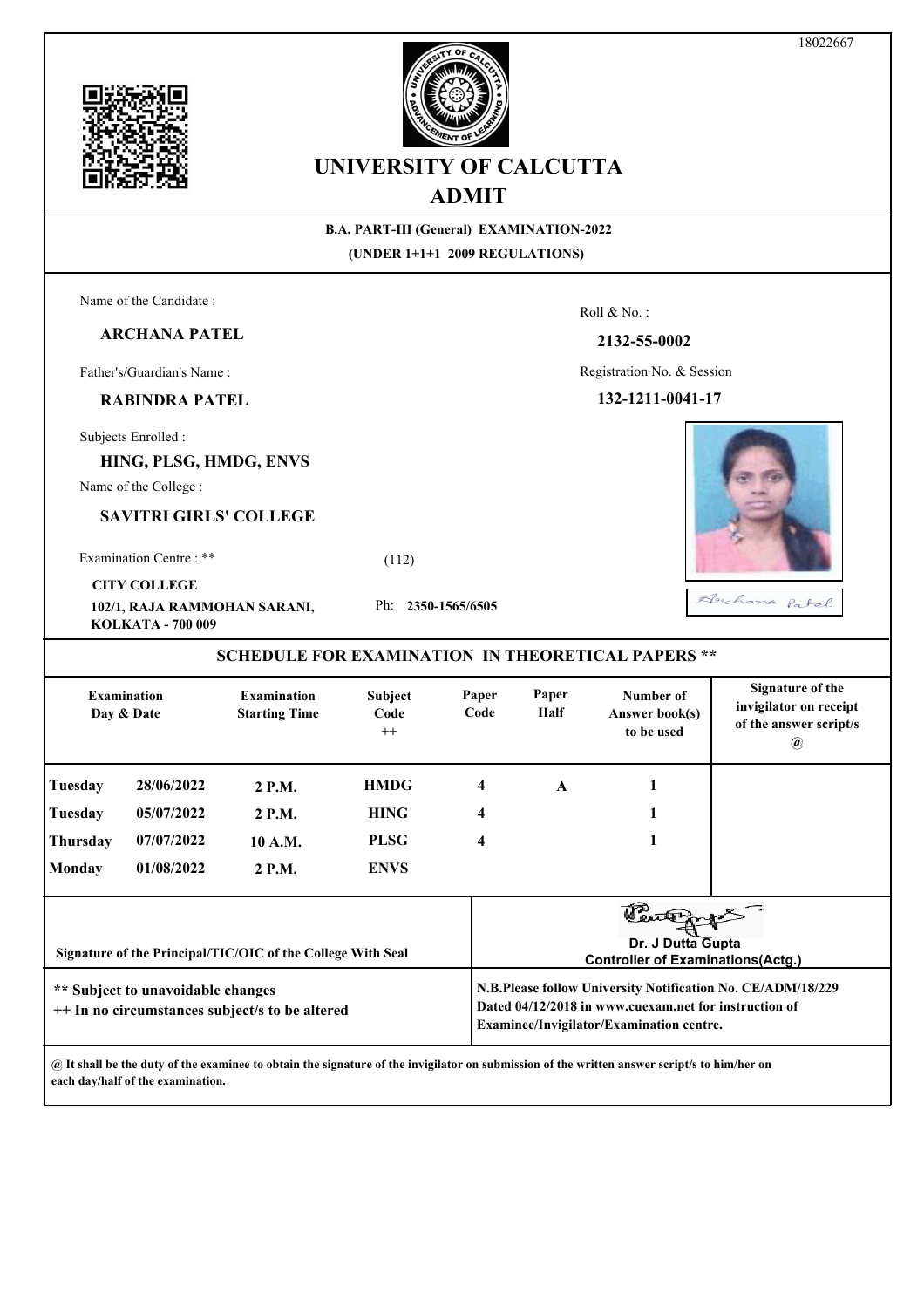





|                                                                                                                                                                                                                                                         |                                                                                                                              |                                            |                            | лілі і           |                            |                                                          |                                                                                            |  |  |  |
|---------------------------------------------------------------------------------------------------------------------------------------------------------------------------------------------------------------------------------------------------------|------------------------------------------------------------------------------------------------------------------------------|--------------------------------------------|----------------------------|------------------|----------------------------|----------------------------------------------------------|--------------------------------------------------------------------------------------------|--|--|--|
| <b>B.A. PART-III (General) EXAMINATION-2022</b><br>(UNDER 1+1+1 2009 REGULATIONS)                                                                                                                                                                       |                                                                                                                              |                                            |                            |                  |                            |                                                          |                                                                                            |  |  |  |
|                                                                                                                                                                                                                                                         |                                                                                                                              |                                            |                            |                  |                            |                                                          |                                                                                            |  |  |  |
|                                                                                                                                                                                                                                                         | Name of the Candidate:                                                                                                       |                                            |                            |                  |                            | Roll & No.:                                              |                                                                                            |  |  |  |
|                                                                                                                                                                                                                                                         | <b>NAINA SHAW</b>                                                                                                            |                                            |                            |                  |                            | 2132-55-0003                                             |                                                                                            |  |  |  |
| Father's/Guardian's Name:                                                                                                                                                                                                                               |                                                                                                                              |                                            |                            |                  | Registration No. & Session |                                                          |                                                                                            |  |  |  |
|                                                                                                                                                                                                                                                         | <b>JAGDISH SHAW</b>                                                                                                          |                                            |                            | 132-1211-0077-17 |                            |                                                          |                                                                                            |  |  |  |
|                                                                                                                                                                                                                                                         | Subjects Enrolled :                                                                                                          |                                            |                            |                  |                            |                                                          |                                                                                            |  |  |  |
|                                                                                                                                                                                                                                                         | HING, PLSG, HMDG, ENVS                                                                                                       |                                            |                            |                  |                            |                                                          |                                                                                            |  |  |  |
|                                                                                                                                                                                                                                                         | Name of the College :                                                                                                        |                                            |                            |                  |                            |                                                          |                                                                                            |  |  |  |
|                                                                                                                                                                                                                                                         |                                                                                                                              | <b>SAVITRI GIRLS' COLLEGE</b>              |                            |                  |                            |                                                          |                                                                                            |  |  |  |
|                                                                                                                                                                                                                                                         | Examination Centre: **                                                                                                       |                                            | (112)                      |                  |                            |                                                          |                                                                                            |  |  |  |
|                                                                                                                                                                                                                                                         | <b>CITY COLLEGE</b>                                                                                                          |                                            |                            |                  |                            |                                                          |                                                                                            |  |  |  |
| 102/1, RAJA RAMMOHAN SARANI,<br>KOLKATA - 700 009                                                                                                                                                                                                       |                                                                                                                              |                                            | Ph: 2350-1565/6505         |                  |                            |                                                          | Najna Shaw                                                                                 |  |  |  |
|                                                                                                                                                                                                                                                         |                                                                                                                              |                                            |                            |                  |                            | <b>SCHEDULE FOR EXAMINATION IN THEORETICAL PAPERS **</b> |                                                                                            |  |  |  |
| <b>Examination</b><br>Day & Date                                                                                                                                                                                                                        |                                                                                                                              | <b>Examination</b><br><b>Starting Time</b> | Subject<br>Code<br>$^{++}$ | Paper<br>Code    | Paper<br>Half              | Number of<br>Answer book(s)<br>to be used                | <b>Signature of the</b><br>invigilator on receipt<br>of the answer script/s<br>$\circledR$ |  |  |  |
| <b>Tuesday</b>                                                                                                                                                                                                                                          | 28/06/2022                                                                                                                   | 2 P.M.                                     | <b>HMDG</b>                | 4                | $\mathbf{A}$               | 1                                                        |                                                                                            |  |  |  |
| <b>Tuesday</b>                                                                                                                                                                                                                                          | 05/07/2022                                                                                                                   | 2 P.M.                                     | <b>HING</b>                | 4                |                            | 1                                                        |                                                                                            |  |  |  |
| <b>Thursday</b>                                                                                                                                                                                                                                         | 07/07/2022                                                                                                                   | 10 A.M.                                    | <b>PLSG</b>                | 4                |                            | 1                                                        |                                                                                            |  |  |  |
| <b>Monday</b>                                                                                                                                                                                                                                           | 01/08/2022                                                                                                                   | 2 P.M.                                     | <b>ENVS</b>                |                  |                            |                                                          |                                                                                            |  |  |  |
|                                                                                                                                                                                                                                                         | Dr. J Dutta Gupta<br>Signature of the Principal/TIC/OIC of the College With Seal<br><b>Controller of Examinations(Actg.)</b> |                                            |                            |                  |                            |                                                          |                                                                                            |  |  |  |
| N.B.Please follow University Notification No. CE/ADM/18/229<br>** Subject to unavoidable changes<br>Dated 04/12/2018 in www.cuexam.net for instruction of<br>++ In no circumstances subject/s to be altered<br>Examinee/Invigilator/Examination centre. |                                                                                                                              |                                            |                            |                  |                            |                                                          |                                                                                            |  |  |  |
|                                                                                                                                                                                                                                                         |                                                                                                                              |                                            |                            |                  |                            |                                                          |                                                                                            |  |  |  |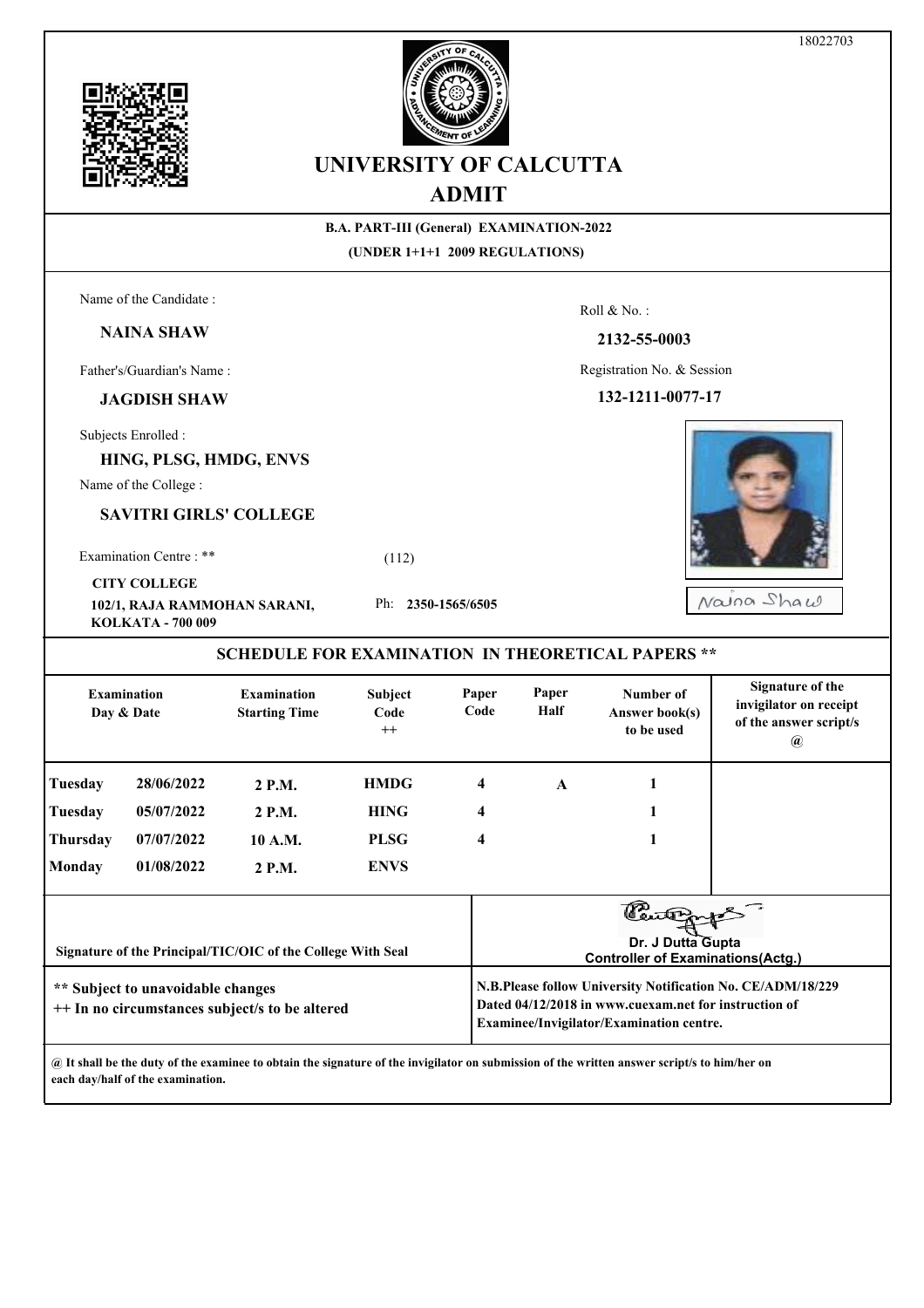

18022833





# **UNIVERSITY OF CALCUTTA ADMIT**

| 7 <b>ID 1711 1</b>                                                                                                           |                        |                                            |                            |               |                                                                                                                                                                  |                                                          |                                                                                            |  |  |  |
|------------------------------------------------------------------------------------------------------------------------------|------------------------|--------------------------------------------|----------------------------|---------------|------------------------------------------------------------------------------------------------------------------------------------------------------------------|----------------------------------------------------------|--------------------------------------------------------------------------------------------|--|--|--|
| <b>B.A. PART-III (General) EXAMINATION-2022</b>                                                                              |                        |                                            |                            |               |                                                                                                                                                                  |                                                          |                                                                                            |  |  |  |
| (UNDER 1+1+1 2009 REGULATIONS)                                                                                               |                        |                                            |                            |               |                                                                                                                                                                  |                                                          |                                                                                            |  |  |  |
|                                                                                                                              | Name of the Candidate: |                                            |                            |               |                                                                                                                                                                  | Roll & No.:                                              |                                                                                            |  |  |  |
|                                                                                                                              | <b>MOHINI SINGH</b>    |                                            |                            |               |                                                                                                                                                                  |                                                          |                                                                                            |  |  |  |
|                                                                                                                              |                        |                                            |                            |               | 2132-55-0004                                                                                                                                                     |                                                          |                                                                                            |  |  |  |
| Father's/Guardian's Name:                                                                                                    |                        |                                            |                            |               | Registration No. & Session                                                                                                                                       |                                                          |                                                                                            |  |  |  |
| 132-1211-0211-17<br><b>AJAY SINGH</b>                                                                                        |                        |                                            |                            |               |                                                                                                                                                                  |                                                          |                                                                                            |  |  |  |
|                                                                                                                              | Subjects Enrolled :    |                                            |                            |               |                                                                                                                                                                  |                                                          |                                                                                            |  |  |  |
|                                                                                                                              | HING, PLSG, HMDG, ENVS |                                            |                            |               |                                                                                                                                                                  |                                                          |                                                                                            |  |  |  |
|                                                                                                                              | Name of the College:   |                                            |                            |               |                                                                                                                                                                  |                                                          |                                                                                            |  |  |  |
| <b>SAVITRI GIRLS' COLLEGE</b>                                                                                                |                        |                                            |                            |               |                                                                                                                                                                  |                                                          |                                                                                            |  |  |  |
| Examination Centre: **                                                                                                       |                        |                                            | (112)                      |               |                                                                                                                                                                  |                                                          |                                                                                            |  |  |  |
| <b>CITY COLLEGE</b>                                                                                                          |                        |                                            |                            |               |                                                                                                                                                                  |                                                          |                                                                                            |  |  |  |
| Ph: 2350-1565/6505<br>102/1, RAJA RAMMOHAN SARANI,<br>KOLKATA - 700 009                                                      |                        |                                            |                            |               | Monini singh                                                                                                                                                     |                                                          |                                                                                            |  |  |  |
|                                                                                                                              |                        |                                            |                            |               |                                                                                                                                                                  | <b>SCHEDULE FOR EXAMINATION IN THEORETICAL PAPERS **</b> |                                                                                            |  |  |  |
| <b>Examination</b><br>Day & Date                                                                                             |                        | <b>Examination</b><br><b>Starting Time</b> | Subject<br>Code<br>$^{++}$ | Paper<br>Code | Paper<br>Half                                                                                                                                                    | Number of<br>Answer book(s)<br>to be used                | <b>Signature of the</b><br>invigilator on receipt<br>of the answer script/s<br>$\circledR$ |  |  |  |
| Tuesday                                                                                                                      | 28/06/2022             | 2 P.M.                                     | <b>HMDG</b>                | 4             | $\mathbf{A}$                                                                                                                                                     | 1                                                        |                                                                                            |  |  |  |
| <b>Tuesday</b>                                                                                                               | 05/07/2022             | 2 P.M.                                     | <b>HING</b>                | 4             |                                                                                                                                                                  | 1                                                        |                                                                                            |  |  |  |
| Thursday                                                                                                                     | 07/07/2022             | 10 A.M.                                    | <b>PLSG</b>                | 4             |                                                                                                                                                                  | 1                                                        |                                                                                            |  |  |  |
| Monday                                                                                                                       | 01/08/2022             | 2 P.M.                                     | <b>ENVS</b>                |               |                                                                                                                                                                  |                                                          |                                                                                            |  |  |  |
| Dr. J Dutta Gupta<br>Signature of the Principal/TIC/OIC of the College With Seal<br><b>Controller of Examinations(Actg.)</b> |                        |                                            |                            |               |                                                                                                                                                                  |                                                          |                                                                                            |  |  |  |
| ** Subject to unavoidable changes<br>++ In no circumstances subject/s to be altered                                          |                        |                                            |                            |               | N.B.Please follow University Notification No. CE/ADM/18/229<br>Dated 04/12/2018 in www.cuexam.net for instruction of<br>Examinee/Invigilator/Examination centre. |                                                          |                                                                                            |  |  |  |
|                                                                                                                              |                        |                                            |                            |               |                                                                                                                                                                  |                                                          |                                                                                            |  |  |  |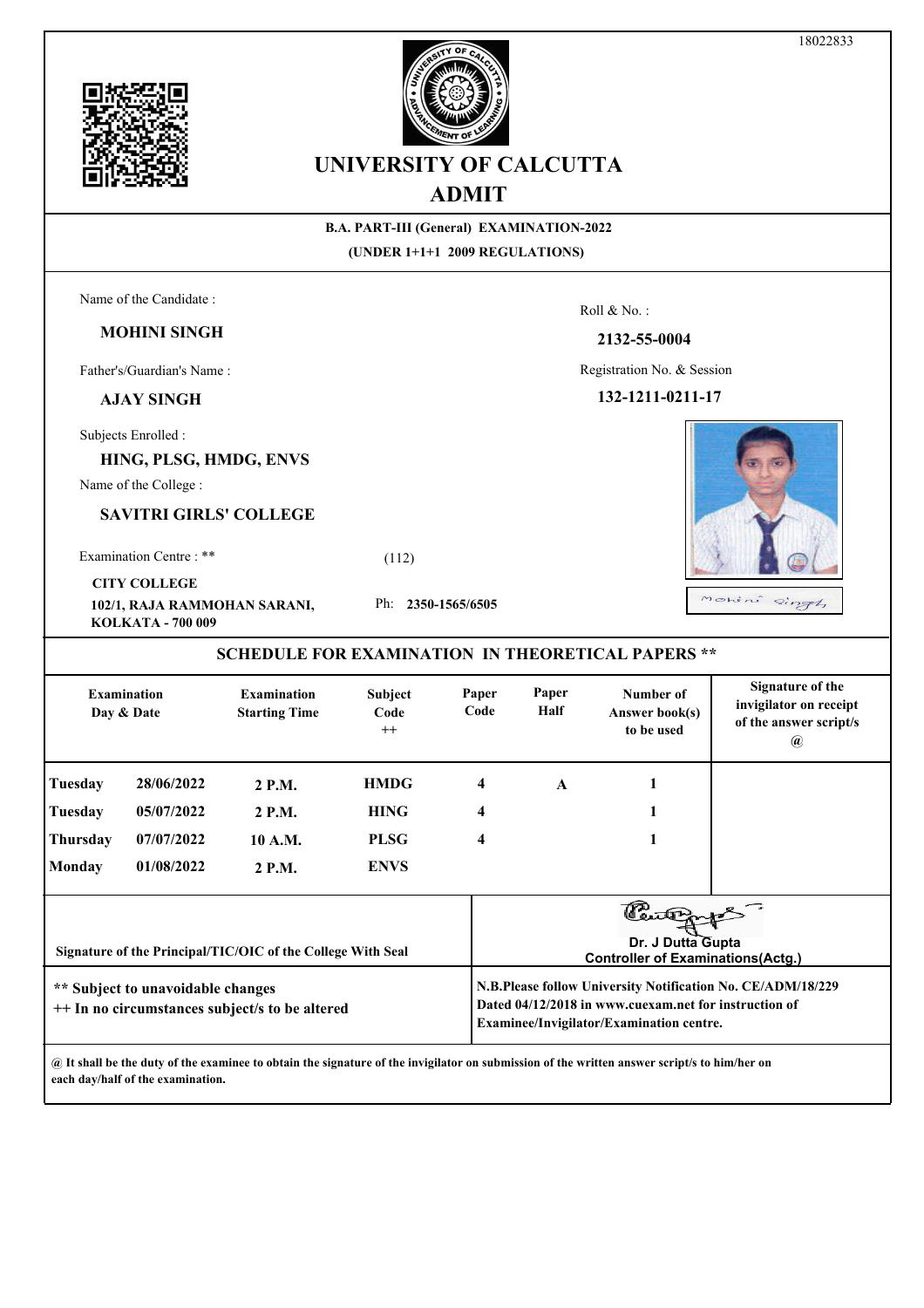

|                                                                                                |                                                                        |                                                             |                                                                                   | ADMI'I                                                                                                                                                           |                  |                                                                          |                                                                                              |  |  |  |
|------------------------------------------------------------------------------------------------|------------------------------------------------------------------------|-------------------------------------------------------------|-----------------------------------------------------------------------------------|------------------------------------------------------------------------------------------------------------------------------------------------------------------|------------------|--------------------------------------------------------------------------|----------------------------------------------------------------------------------------------|--|--|--|
|                                                                                                |                                                                        |                                                             | <b>B.A. PART-III (General) EXAMINATION-2022</b><br>(UNDER 1+1+1 2009 REGULATIONS) |                                                                                                                                                                  |                  |                                                                          |                                                                                              |  |  |  |
|                                                                                                | Name of the Candidate:                                                 |                                                             |                                                                                   |                                                                                                                                                                  |                  | Roll & No.:                                                              |                                                                                              |  |  |  |
|                                                                                                | <b>SWETA SRIVASTAVA</b>                                                |                                                             |                                                                                   |                                                                                                                                                                  |                  | 2132-55-0005                                                             |                                                                                              |  |  |  |
|                                                                                                | Father's/Guardian's Name:                                              |                                                             |                                                                                   |                                                                                                                                                                  |                  | Registration No. & Session                                               |                                                                                              |  |  |  |
| <b>HARE RAM SRIVASTAVA</b>                                                                     |                                                                        |                                                             |                                                                                   |                                                                                                                                                                  | 132-1211-0212-17 |                                                                          |                                                                                              |  |  |  |
|                                                                                                | Subjects Enrolled :<br>HING, PLSG, HMDG, ENVS<br>Name of the College : |                                                             |                                                                                   |                                                                                                                                                                  |                  |                                                                          |                                                                                              |  |  |  |
|                                                                                                | <b>SAVITRI GIRLS' COLLEGE</b>                                          |                                                             |                                                                                   |                                                                                                                                                                  |                  |                                                                          |                                                                                              |  |  |  |
|                                                                                                | Examination Centre: **                                                 | (112)                                                       |                                                                                   |                                                                                                                                                                  |                  |                                                                          |                                                                                              |  |  |  |
| <b>CITY COLLEGE</b><br>Ph: 2350-1565/6505<br>102/1, RAJA RAMMOHAN SARANI,<br>KOLKATA - 700 009 |                                                                        |                                                             |                                                                                   |                                                                                                                                                                  |                  | Suleta Structura                                                         |                                                                                              |  |  |  |
|                                                                                                |                                                                        |                                                             |                                                                                   |                                                                                                                                                                  |                  | <b>SCHEDULE FOR EXAMINATION IN THEORETICAL PAPERS **</b>                 |                                                                                              |  |  |  |
| <b>Examination</b><br><b>Examination</b><br>Day & Date<br><b>Starting Time</b>                 |                                                                        |                                                             | Subject<br>Code<br>$^{++}$                                                        | Paper<br>Code                                                                                                                                                    | Paper<br>Half    | Number of<br>Answer book(s)<br>to be used                                | <b>Signature of the</b><br>invigilator on receipt<br>of the answer script/s<br>$^a\!\!\!\!a$ |  |  |  |
| Tuesday                                                                                        | 28/06/2022                                                             | 2 P.M.                                                      | <b>HMDG</b>                                                                       | 4                                                                                                                                                                | $\mathbf{A}$     | 1                                                                        |                                                                                              |  |  |  |
| Tuesday                                                                                        | 05/07/2022                                                             | 2 P.M.                                                      | <b>HING</b>                                                                       | 4                                                                                                                                                                |                  | 1                                                                        |                                                                                              |  |  |  |
| Thursday                                                                                       | 07/07/2022                                                             | 10 A.M.                                                     | <b>PLSG</b>                                                                       | 4                                                                                                                                                                |                  | 1                                                                        |                                                                                              |  |  |  |
| <b>Monday</b>                                                                                  | 01/08/2022                                                             | 2 P.M.                                                      | <b>ENVS</b>                                                                       |                                                                                                                                                                  |                  |                                                                          |                                                                                              |  |  |  |
|                                                                                                |                                                                        | Signature of the Principal/TIC/OIC of the College With Seal |                                                                                   |                                                                                                                                                                  |                  | Cutions<br>Dr. J Dutta Gupta<br><b>Controller of Examinations(Actg.)</b> |                                                                                              |  |  |  |
| ** Subject to unavoidable changes<br>++ In no circumstances subject/s to be altered            |                                                                        |                                                             |                                                                                   | N.B.Please follow University Notification No. CE/ADM/18/229<br>Dated 04/12/2018 in www.cuexam.net for instruction of<br>Examinee/Invigilator/Examination centre. |                  |                                                                          |                                                                                              |  |  |  |





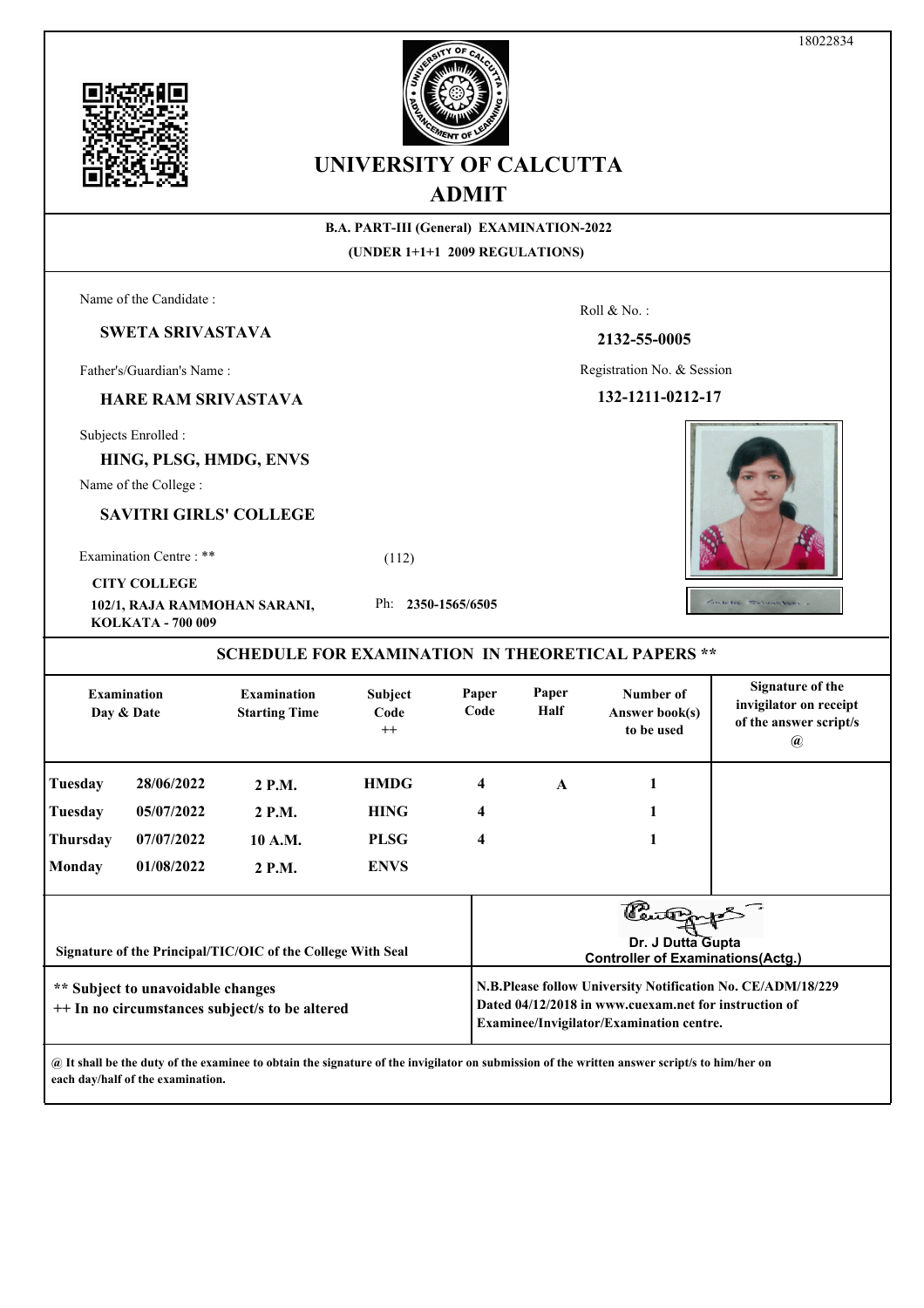



#### **B.A. PART-III (General) EXAMINATION-2022 (UNDER 1+1+1 2009 REGULATIONS)** Name of the Candidate : Roll & No. : **RUPA KUMARI ROY 2132-55-0006** Father's/Guardian's Name : Registration No. & Session **DILIP KUMAR ROY 132-1211-0390-17** Subjects Enrolled : **HMDG, HING, EDCG, ENVS** Name of the College : **SAVITRI GIRLS' COLLEGE** Examination Centre : \*\* (112) **CITY COLLEGE** Rufa Kumari Roy **102/1, RAJA RAMMOHAN SARANI,**  Ph: **2350-1565/6505 KOLKATA - 700 009 SCHEDULE FOR EXAMINATION IN THEORETICAL PAPERS \*\* Signature of the Examination Examination Subject Paper Paper Number of invigilator on receipt Day & Date Starting Time Code Code Half Answer book(s) of the answer script/s to be used ++ @ Tuesday 28/06/2022 10 A.M. EDCG 4 1 Tuesday 28/06/2022 2 P.M. HMDG 4 A 1 Tuesday 05/07/2022 2 P.M. HING 4 1 Monday 01/08/2022 2 P.M. ENVS Dr. J Dutta Gupta Signature of the Principal/TIC/OIC of the College With Seal Controller of Examinations(Actg.)N.B.Please follow University Notification No. CE/ADM/18/229 \*\* Subject to unavoidable changes Dated 04/12/2018 in www.cuexam.net for instruction of ++ In no circumstances subject/s to be altered Examinee/Invigilator/Examination centre.**